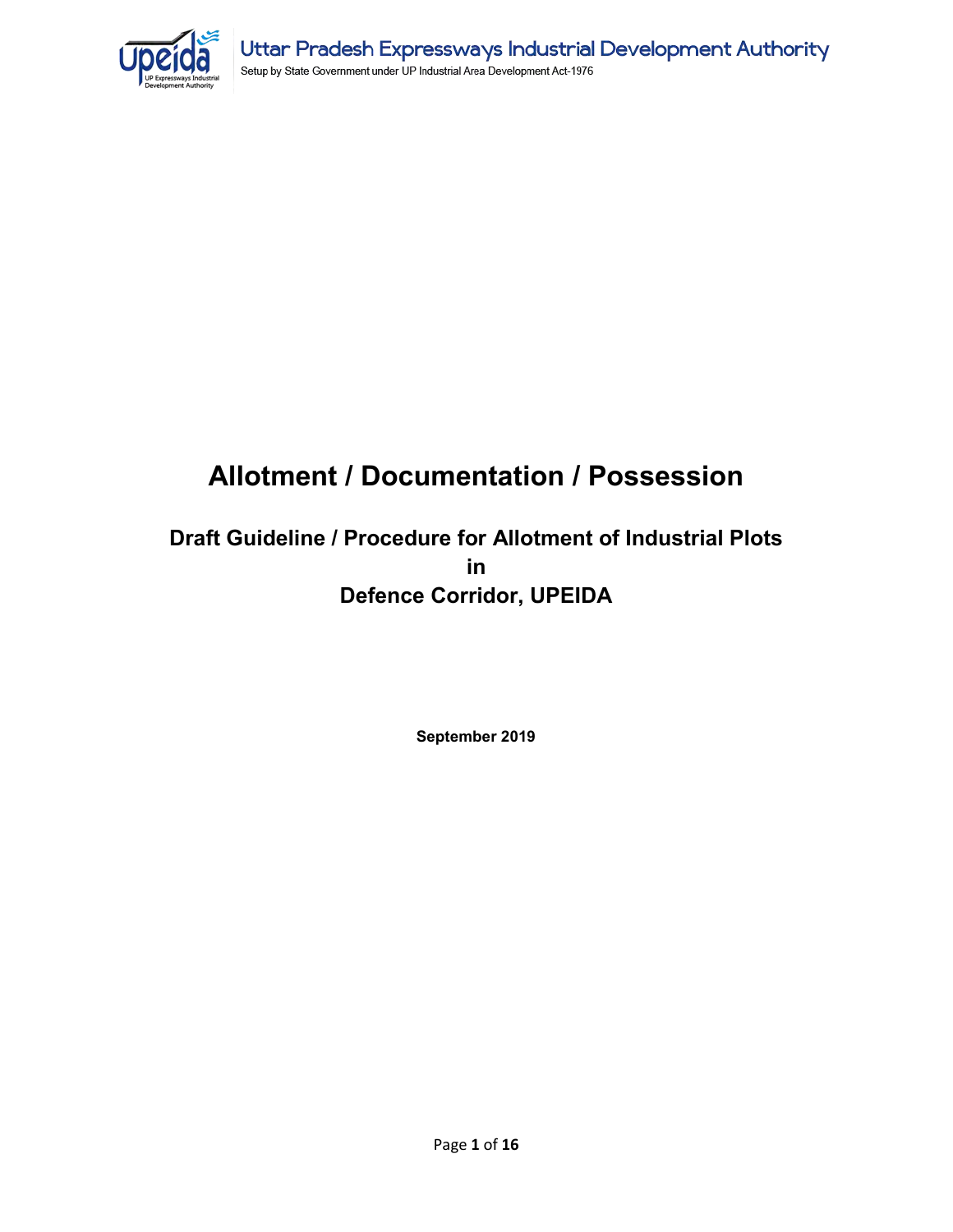

## Contents

| 1                |  |
|------------------|--|
| $\boldsymbol{2}$ |  |
| 3                |  |
| 4                |  |
| 5                |  |
| 6                |  |
| 7                |  |
| 8                |  |
| 9                |  |
| 10               |  |
| 11               |  |
| 12               |  |
| 13               |  |
| 14               |  |
| 15               |  |
| 16               |  |
| 17               |  |
| 18               |  |
| 19               |  |
| 20               |  |
| 21               |  |
| 22               |  |
| 23               |  |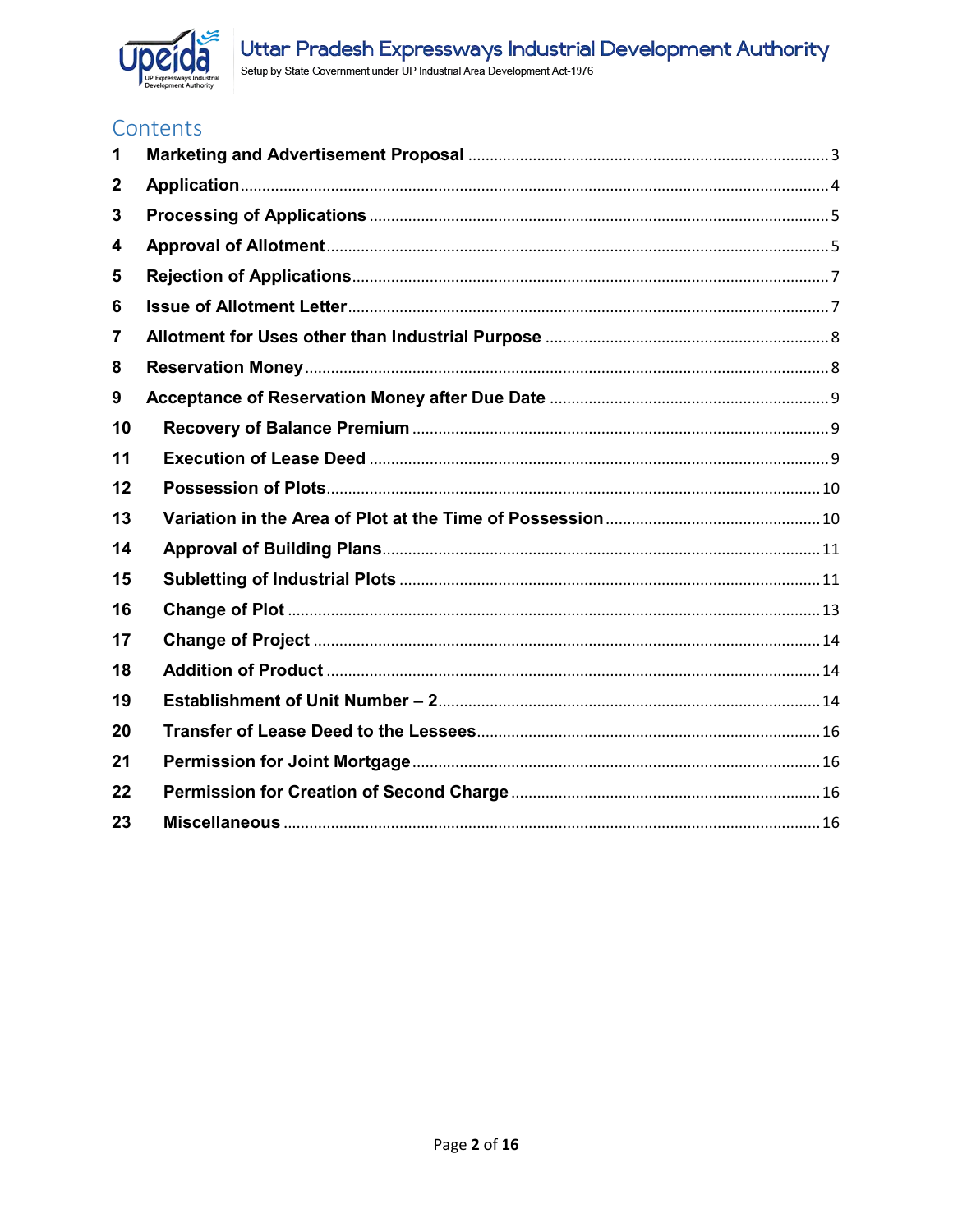

## **Draft Guideline / Procedure for Allotment of Industrial Plots**

All the companies defined as Defence and Aerospace (D&A) sector, products and units, under Uttar Pradesh Defence and Aerospace Units and Employment Promotion Policy 2018, will be eligible for allotment of defence industrial lands in the Uttar Pradesh Defence Corridor.

Normally applications for defence industrial plots for the nodes under the defence corridor i.e. Jhansi, Chitrakoot, Aligarh, Kanpur, Agra and Lucknow shall be received only against advertisements published after approval of Chief Executive Officer (CEO) of UPEIDA. However, as an exception in the following cases, applications can be received even without advertisements:

- (a) Applications by Joint/ Assisted Sector organizations of Central Govt./ State Govt.
- (b) Applications referred under any programme operated by institutions /undertakings promoted by Central/State Government
- (c) Applications by Joint/Assisted Sector units of financial institutions of Government of UP
- (d) Applicants by units with proposed projects investment of Rs. 100 crores or more
- (e) Applications by 100% export oriented units
- (f) Applications by NRI entrepreneurs/units proposed to be established with foreign capital investment

The applications fulfilling any of above requirements may be accepted without advertisement and shall be forwarded by the Allotment Committee with recommendations clearly mentioning the category to be approved by CEO of UPEIDA on merits.

**Note:** The land allotment to the government bodies like OFBs shall be restricted to not more than 50 percent of the total land available under the defence corridor.

Allotment Committee will be responsible for land allotments and its members as decided by Board in its  $44<sup>th</sup>$  meeting dated 11.02.2019 are as under:

- 1. ACEO
- 2. Financial Controller
- 3. Sr. Defence Advisor
- 4. Defence Advisor
- 5. Raksha Visheshagya
- 6. Officer on Special Duty (Land Acquisition)
- 7. Town Planner (Representative for Town Planning)
- 8. Procurement Advisor
- 9. Representative from industries department (not below the rank of Sp. Secretary)

All decisions of the allotment committee will be approved by CEO, UPEIDA.

Applications not falling in above categories and made shall be returned back to the applicant within seven days advising him to apply as and when advertisements are published.

#### <span id="page-2-0"></span>**1 Marketing and Advertisement Proposal**

Procedure for allotment shall be initiated only after approval of CEO, UPEIDA after sanctioning of layout plan and fixation of rate of premium of the land by an in-house team as nominated by CEO, UPEIDA. .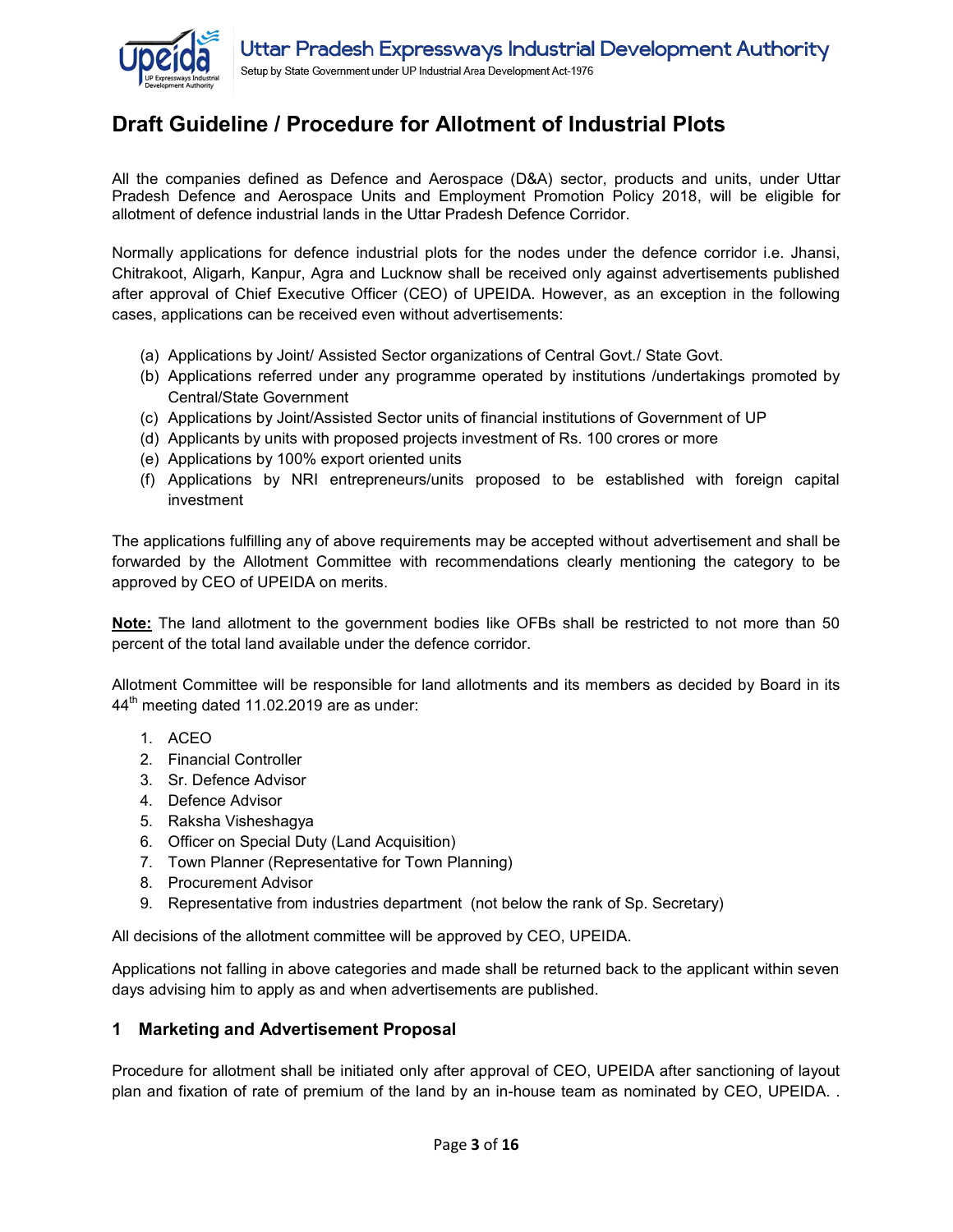

Normally only those plots shall be taken up for marketing which have tracings based on actual measurements, free of any stay or dispute or encroachment and are not already allotted.

Allotment Committee shall periodically prepare a marketing proposal for the vacant plots. The proposal shall include

- a) List of plots available for allotment
- b) Advertising /other promotional proposals
- c) Drafts of advertisement in minimum possible space from advertising agencies, media plan and cost
- d) Prevailing rate (with proposal for change if any)
- e) Proposal for distribution and receipt of forms i.e. whether through UPEIDA office or website.
- f) Proposal for processing method, allotment committee, dates for processing
- g) The advertisement shall be made in national and widely circulated newspapers in the areas concerned. There shall be a roaster system for advertisement in newspapers

Advertisement shall be published only when the marketing proposal is duly approved by CEO, UPEIDA.

**Note:** Allotment committee shall ensure that all the advertisements along with other relevant details are displayed on the website of UPEIDA.

## <span id="page-3-0"></span>**2 Application**

Interested entrepreneurs have to apply for industrial plots on prescribed form in duplicate. He should clearly refer the advertisement against which the application has been made. The application form can be purchased from the location mentioned in the advertisement. The cost of the form is Rs. 1000/-

Along with the application, following documents duly authenticated should be submitted in duplicate

- a) Project profile duly signed by the applicant compulsory to mention below details of the proposed project
	- a. Applied area (in Sqm)
	- b. Name of proposed project/ product the products must be related to Defence sector
	- c. Total cost of project (in lacs) along with means of financing
	- d. Project financials
	- e. Total employment to be generated
	- f. Power load requirement
	- g. Details of income tax returns submitted / filed in previous three years (TAN and Aadhar, if applicable)
	- h. Certificate issued by Directorate of Industry and Export Promotion council in case of 100% export oriented unit (EOU)
- b) Application fee and earnest money as desired in the advertisement or as detailed in the application form has to be deposited through demand draft/ NEFT/ RTGS drawn in favour of UPEIDA and payable at Lucknow. Details are as under:

#### **Application Fee (Non-Refundable)**

Rs. 2,000/ – Up to area of 1 acre (4046.86 Sqm) Rs. 5,000/– from 1 acre to 5 acres (4046.86 Sqm to 20234.3 Sqm) Rs.10,000/– above 5 acres (20234.3 Sqm))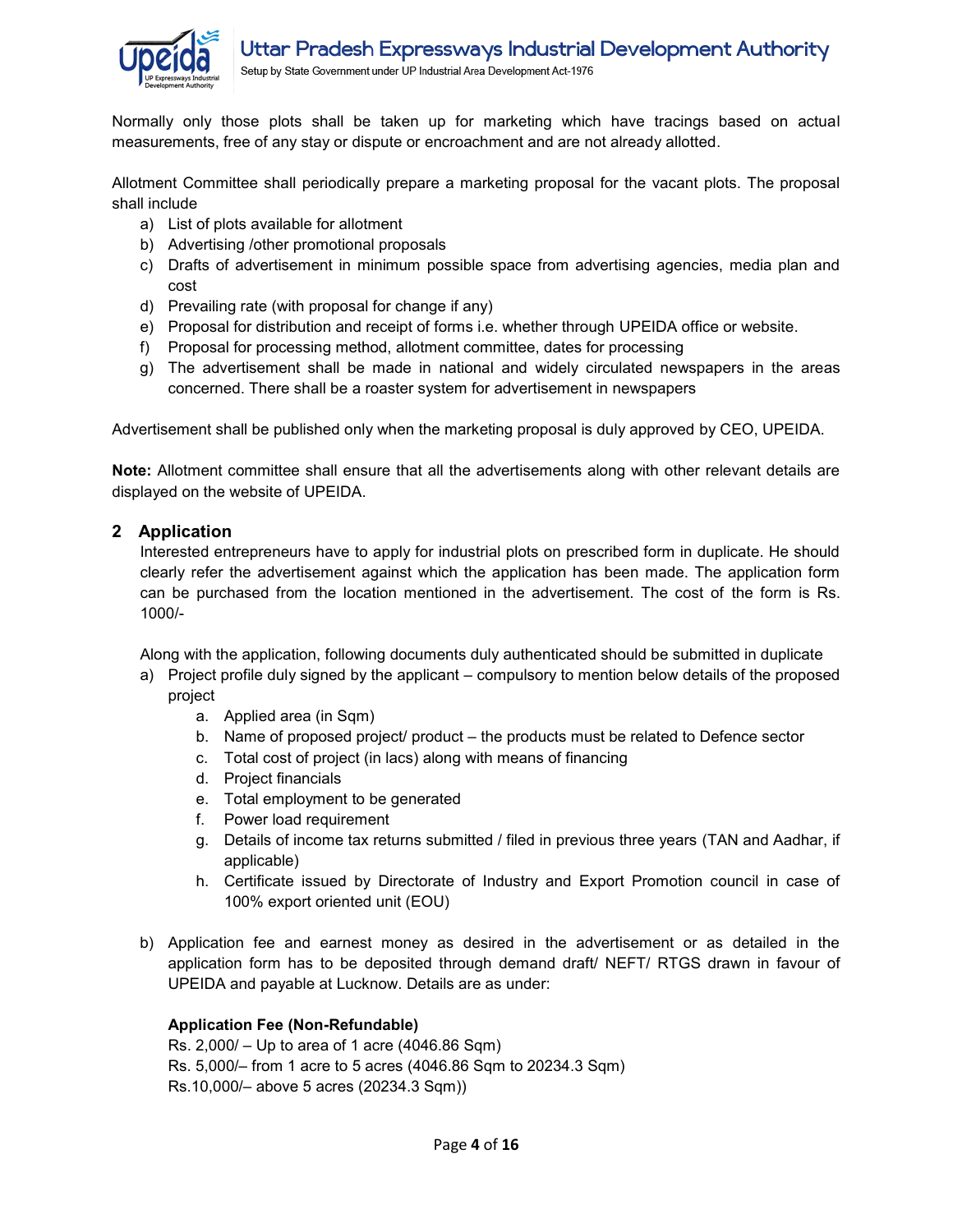

## **Earnest money:**

10% of the total premium of the plot on the advertised rates/rate prevailing at the time of application.

- c) Proposed land utilization plan in duplicate, duly signed by the applicant. The allottee should cover minimum 40% of allotted area.
- d) Documents pertaining to the status of applicant (in duplicate) who could be partnership firm, registered society, private limited company or public limited company. In case of
	- a. Partnership Firm: Copy of partnership deed duly notarised
	- b. Registered Society: Certificate of Registration, Bye Laws of society certified by Secretary/Chairman of society, List of members with their addresses
	- c. Private Limited Company: Certificate of Incorporation, Memorandum and Articles of Association, list of shareholders and directors along with their shareholdings authenticated by CA
	- d. Public Limited Company: Certificate of Incorporation, Memorandum and Articles of Association, list of directors and their shareholding authenticated by CA

## <span id="page-4-0"></span>**3 Processing of Applications**

- (i) On receipt of application it will be first entered in the receipt register. The application will then be put up before the concerned officer
- (ii) Non-submission of the application or the draft shall not be entertained further.
- (iii) The bank draft received against the earnest money and application fee shall also be encashed before processing of the allotment application.
- (iv) Allotment committee shall decide whether an incomplete application is to be rejected or whether the applicant is to be asked to complete the shortcomings. The decision shall be based on time available, nature of shortcomings etc. and shall apply for all applicants.

#### <span id="page-4-1"></span>**4 Approval of Allotment**

#### **A. Defence Industrial Plots up to 0.5 Acre (2000 Sqm)**

The allotment of plots up to 2000 Sqm shall be made through computerized draw of lots. Application form filled up in all respect will be scrutinized and the forms qualifying will be included for draw of lots which could be phase wise and area wise. Successful applicants will be issued allotment letter with the approval of CEO, UPEIDA.

Unsuccessful applicants will be refunded the earnest amount deposited without interest within three months from the date of draw of lots.

#### **B. Defence Industrial Plots Larger than 0.5 Acre 2000 Sqm**

After submission of required application fee and earnest money deposit, allotment committee shall verify all the documents submitted by the applicant. After verification of the documents of the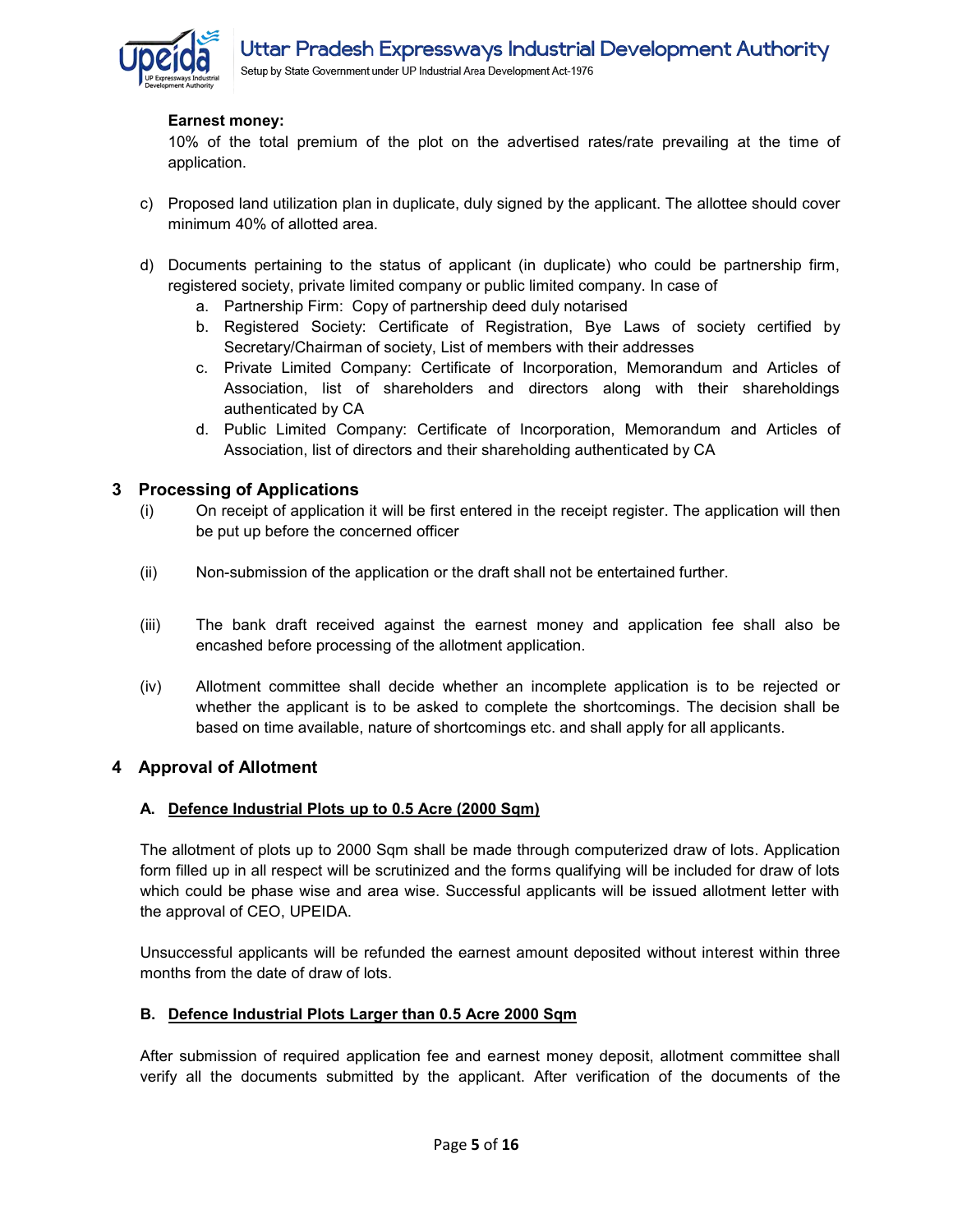

interested applicant, allotment of plot will be done on the basis of criteria as decided by UPEIDA and mentioned in the table below. The allottee scoring the highest mark will be allotted the desired plot

| <b>Criteria for Land Allotment</b> |                                                                                                                                                     |                                                                                                                                                                                                                                           |                |                                      |  |  |
|------------------------------------|-----------------------------------------------------------------------------------------------------------------------------------------------------|-------------------------------------------------------------------------------------------------------------------------------------------------------------------------------------------------------------------------------------------|----------------|--------------------------------------|--|--|
| Sr.<br>No.                         | <b>Parameters</b>                                                                                                                                   | <b>Marking Criteria</b>                                                                                                                                                                                                                   |                | <b>Maximum</b><br><b>Marks (100)</b> |  |  |
|                                    | Proposed capital<br>investment on Building<br>construction and<br>machinery components.                                                             | Up to 2 times of the investment on land                                                                                                                                                                                                   | 5              |                                      |  |  |
| $\mathbf{1}$                       |                                                                                                                                                     | Up to 3 times of the investment on land                                                                                                                                                                                                   | 10             | 20                                   |  |  |
|                                    |                                                                                                                                                     | Up to 5 times of the investment on land                                                                                                                                                                                                   |                |                                      |  |  |
|                                    |                                                                                                                                                     | More than 5 times of the investment on land                                                                                                                                                                                               | 20             |                                      |  |  |
|                                    |                                                                                                                                                     | More than 250<br>More than equal to 200 less than equal to<br>250<br>More than equal to 150 less than equal to<br>200<br>More than equal 100 to less than equal to<br>150<br>More than equal to 50 less than equal to 100<br>Less than 50 | 10             |                                      |  |  |
|                                    | Direct employment<br>generation                                                                                                                     |                                                                                                                                                                                                                                           | 8              |                                      |  |  |
| 2                                  |                                                                                                                                                     |                                                                                                                                                                                                                                           | 6              | 20                                   |  |  |
|                                    |                                                                                                                                                     |                                                                                                                                                                                                                                           | 4              |                                      |  |  |
|                                    |                                                                                                                                                     |                                                                                                                                                                                                                                           | $\overline{2}$ |                                      |  |  |
|                                    |                                                                                                                                                     |                                                                                                                                                                                                                                           | 0              |                                      |  |  |
|                                    | <b>Relevant Defence Sector</b><br>Experience of supplying to<br>Gol or any government<br>agency, any foreign<br>defence companies or<br><b>OEMs</b> | Supply Orders for D&A Sector                                                                                                                                                                                                              | $\mathbf{1}$   |                                      |  |  |
|                                    |                                                                                                                                                     | Up to INR 10 crores                                                                                                                                                                                                                       | 5              |                                      |  |  |
| 3                                  |                                                                                                                                                     | Greater than INR 10 crores and up to INR<br>20 Crores                                                                                                                                                                                     | 10             | 20                                   |  |  |
|                                    |                                                                                                                                                     | Greater than INR 20 crores and up to INR<br>50 Crores                                                                                                                                                                                     | 15             |                                      |  |  |
|                                    |                                                                                                                                                     | Greater than INR 50 Crores                                                                                                                                                                                                                | 20             |                                      |  |  |
| 4                                  | Demand of additional land<br>in same Industrial Area or<br><b>Augmentation of Units</b>                                                             | Size of land                                                                                                                                                                                                                              | 10             | 10                                   |  |  |
|                                    | 100% upfront payment of<br>lease premium the total<br>land premium                                                                                  | At the time of registration                                                                                                                                                                                                               | 30             |                                      |  |  |
|                                    |                                                                                                                                                     | Payment within 3 years from date of<br>allotment                                                                                                                                                                                          | 25             |                                      |  |  |
| 6                                  |                                                                                                                                                     | Payment within 10 years from date of<br>allotment                                                                                                                                                                                         | 20             | 30                                   |  |  |
|                                    |                                                                                                                                                     | Payment within 30 years from date of<br>allotment                                                                                                                                                                                         | 15             |                                      |  |  |

## **Note: –**

1. Whenever the allotment is made by joining plots, the plot would be considered amalgamated. Normally the application for the size of individual plot shall hold precedence (preference) over the combined allotment. The case of application for combined plots can be only considered with specific reasons justifying such consideration and shall be got duly and separately approved from CEO, UPEIDA.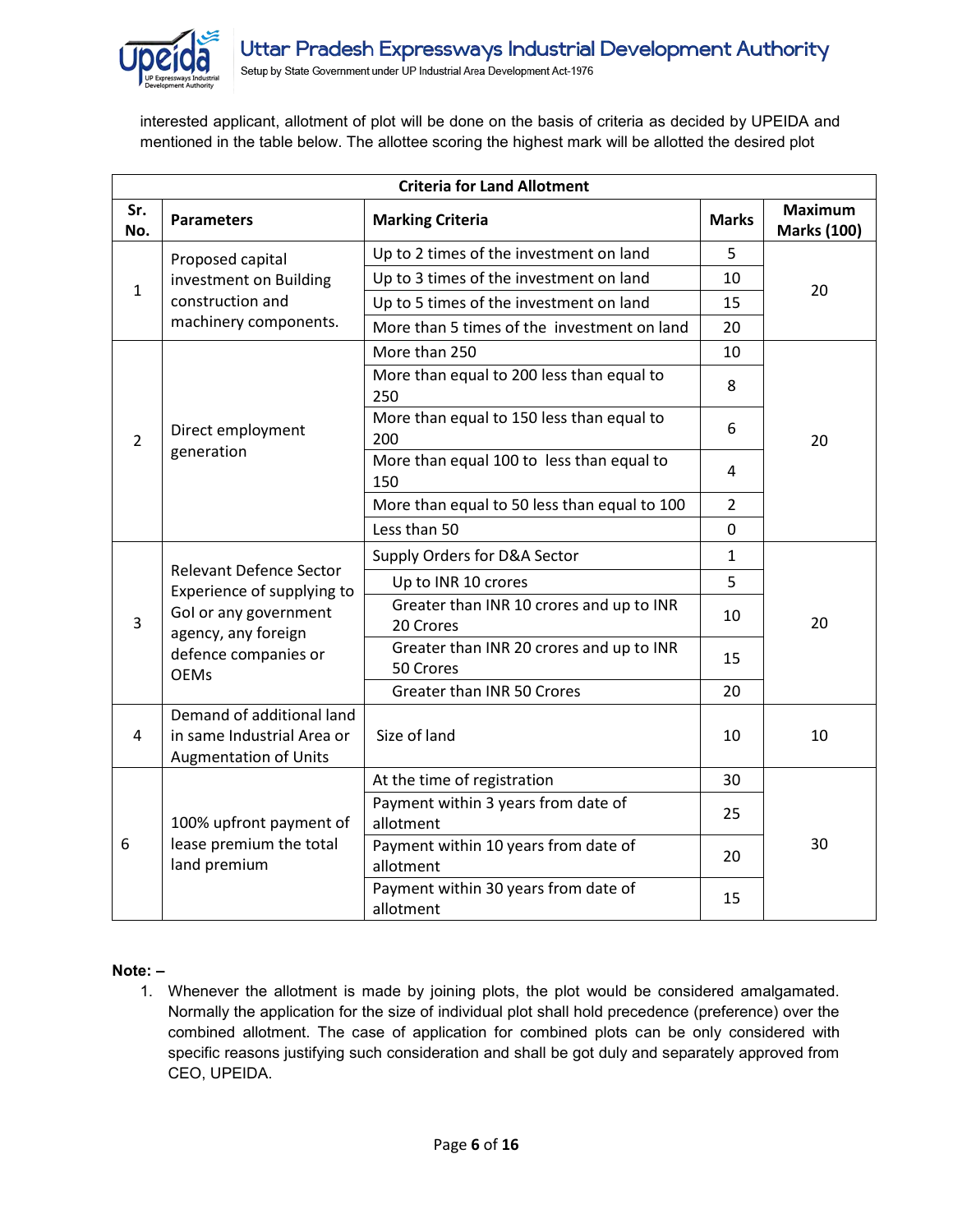

- 2. Wherever slab or specific rates are applicable in case of combined allotment, the rates shall be worked out separately on the basis of individual plot and then summed up together.
- 3.
- 4. An amalgamation fee will be charged by UPEIDA as decided by the Allotment Committee and approved by CEO, UPEIDA

## <span id="page-6-0"></span>**5 Rejection of Applications**

The application of allotment of plots maybe rejected by the allotment committee on the following grounds:

- a) If the proposed type of industry is banned by the government in any specific Area/Region
- b) Non-submission of documents as listed in para 2.0 even after request in writing to do so
- c) For any other reason in conformity with the policy of the government and UPEIDA as framed from time to time
- d) If the applicant is not found fit for establishing unit by the Allotment Committee

## <span id="page-6-1"></span>**6 Issue of Allotment Letter**

- (i) The allotment of the plot will be made initially on leasehold basis for a period of 30 years from the date of execution of lease deed and may be extended up to 90 years on case-tocase basis after expiry of the 30 year lease period, subject to approval of CEO, UPEIDA.
- (ii) A copy of minutes of the Allotment Committee approved by CEO, UPEIDA, shall be kept in each allotment file. The noting containing the proposal for allotment should clearly refer to the decision or relevant portion of minutes.
- (iii) After ensuring the above procedure, allotment letter of the plot shall be issued within 30 days from the date of approval by the competent authority.
- (iv) The allotment letter shall be sent only by registered post with acknowledgement due. Allotment letter can also be delivered to the allottee in person from the office upon his request in writing.

Officer authorized by UPEIDA will issue the formal allotment letters of land of all industrial plots.

## **Fixation of Premium for Anchor Defence and Aerospace Units (as defined under Uttar Pradesh Defence and Aerospace Units and Employment Promotion Policy 2018)**

The premium for the industrial plots for anchor units will be calculated as:

Total premium **(A)** for the Applicant **= B + C B =** Purchase price of land (by UPEIDA) – 25% of Purchase price **C =** Development charges (2% of the Purchase price of the land by UPEIDA)

## **Fixation of Premium for Industrial Plots other than Anchor Defence and Aerospace Units (as defined under Uttar Pradesh Defence and Aerospace Units and Employment Promotion Policy 2018)**

The premium for the industrial plots other than anchor units will be calculated as: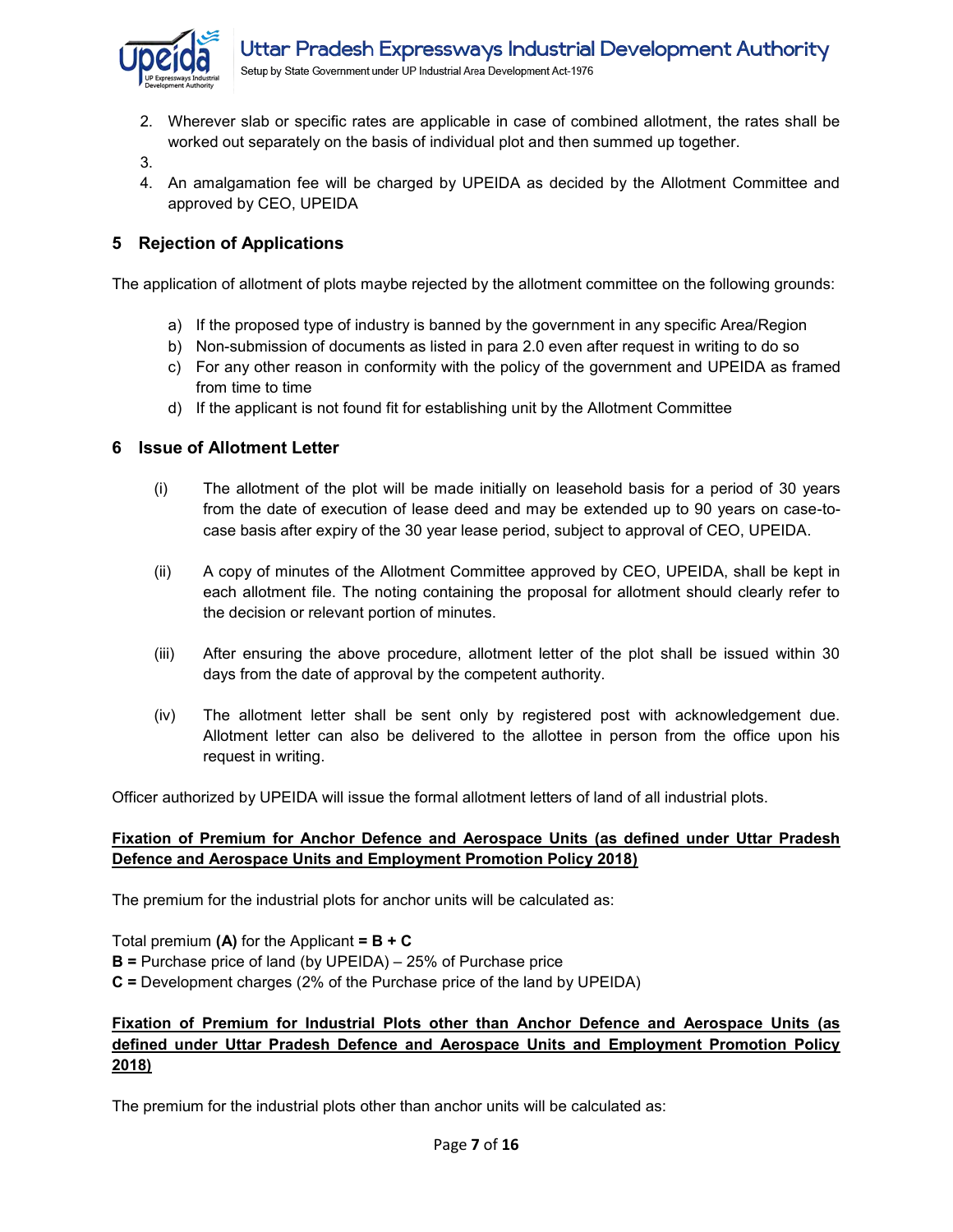

Total premium **(A)** for the Applicant **= B + C**

**B =** Purchase price of land (by UPEIDA)

**C =** Development charges (2% of the Purchase Value of the land by (UPEIDA)

The same will be mentioned in the advertisement published for allotment of industrial plots.

## <span id="page-7-0"></span>**7 Allotment for Uses other than Industrial Purpose**

Allotment of plots can be made for uses other than industrial purposed in the manner detailed below. Allotments in these can be made only upon the approval of Head Office. Proposals for such allotment should clearly mention about the availability / previous allotments of the facility whose allotment is being proposed, in the industrial area under consideration.

#### **(i) Power Substation**

Allotment of land to UPSEB can be made free of cost on their request subject to following limits:

33/11 KV – 2,000 Sqm \* 132 / 33 KV – allotment can be made on prevailing premium after assessment of land requirement as per demand.

\* Beyond this limit premium shall be charged at the normal rate

#### **(ii) Fire Station**

Allotment can be made free of cost on request of the department. However, area shall be limited between 1000 to 3000 Sqm. Beyond this limit, prevalent premium shall be charged.

#### **(iii) Telephone Exchange**

After assessment of land requirement as per demand, normal industrial rate of premium shall be charged

#### **(iv) Hospital / Dispensary**

Land can be allotted at current rate prevailing on the date allotment for above purpose subject to assessment of land requirement as per demand to E.S.I. Hospital / Dispensary

#### **(v) Allotment of Land to Association**

Land admeasuring 500 Sqm can be allotted to representative association of Industrial Area on industrial rates. The purpose of this allotment shall be only for holding meetings and other association activities. Commercial use of the plot by association or its subletting will render the allotment liable for cancellation.

#### **(vi) Allotment of Land for Residential Purpose**

Industries must take care of the residential areas within the allotted industrial land ensuring that the land utilization is met as per the project plan submitted by the company for the allotment of the industrial land.

#### <span id="page-7-1"></span>**8 Reservation Money**

Reservation money shall be 20% of the total premium of the plot. The allottee will be required to pay the same after adjusting earnest money already paid, within the period as specified in the allotment letter which is normally 60 days from date of allotment. If the due date so specified is a public holiday, the next working day shall be last date for payment of reservation money.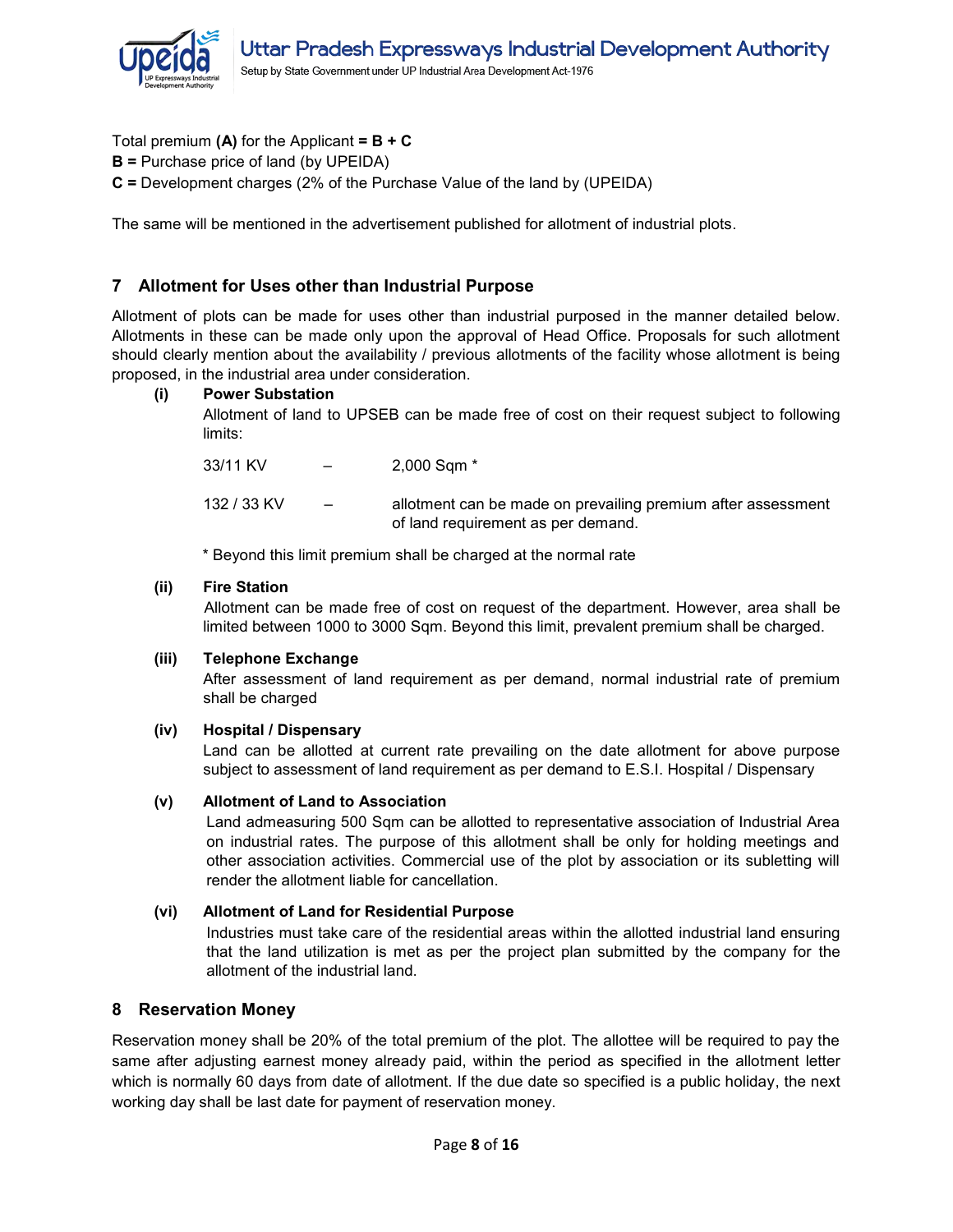

## <span id="page-8-0"></span>**9 Acceptance of Reservation Money after Due Date**

On request of the allottee, Allocation Committee may extend the date for payment of reservation money along with interest at prevalent rate without allowing any rebate up to 30 days from the expiry of due date. The maximum time limit to be allowed by UPEIDA shall not be beyond 90 days from the date of allotment. Reservation money cannot be accepted beyond above time-limit without approval of CEO, UPEIDA and allotments shall be treated as cancelled.

If the premium is revised before extension of time, an extension of 30 days with interest on revised premium without rebate shall be allowed.

If the reservation money amount has been sent by the allottee through the bank draft purchased within the stipulated period but the same is not received by UPEIDA within stipulated time as per allotment letter or ask for extension given, the payments shall first be adjusted towards interest payable and thereafter towards the reservation money and the balance reservation money can be accepted by UPEIDA subsequently.

## <span id="page-8-1"></span>**10 Recovery of Balance Premium**

| <b>Purchase Type</b> | <b>Reservation Money</b> | <b>Payment of Balance Lease</b><br><b>Premium (Years)</b> | <b>Pre-Payment Option</b> |  |
|----------------------|--------------------------|-----------------------------------------------------------|---------------------------|--|
| Direct Purchase      | Option to make Full      | ΝA                                                        | 5% discount on the        |  |
|                      | Payment upfront          |                                                           | cost of land              |  |
|                      | 80%                      |                                                           | Yes                       |  |
| Instalments          | 80%                      | 10                                                        | Yes                       |  |
|                      | 80%                      | 30                                                        | Yes                       |  |

The balance 80% of the premium shall be recovered in the following manner

Half yearly equated instalments will be calculated at simple interest @ 9.5% per annum on diminishing balance basis. The first such instalment of premium shall be payable after six months of the date of issue of the allotment letter.

In case of delay in repayment of instalments, UPEIDA will charge an additional penal/default for the number of days of delay @ 3% on the overdue premium as per terms executed in the allotment letter.

## <span id="page-8-2"></span>**11 Execution of Lease Deed**

The allottees are required to get lease deed executed within 90 days from date of allotment. Necessary action for this shall be taken by the concerned officer. Calculation of stamp duty should be made in accordance with the state policy. However, the allottee shall confirm the stamp duty from the concerned Sub registrar so as to avoid any confusion/future complication.

On receipt of the request of the allottee for execution of lease deed along with documentation fee of Rs. 2000, intimation shall be made about the documents required for its execution and registration within 10 days of receipt of such request.

The documents will then be checked and if it is incomplete, allottees shall be informed about the same within 10 days of the receipt of the documents. If the documents are found in order, allottee shall be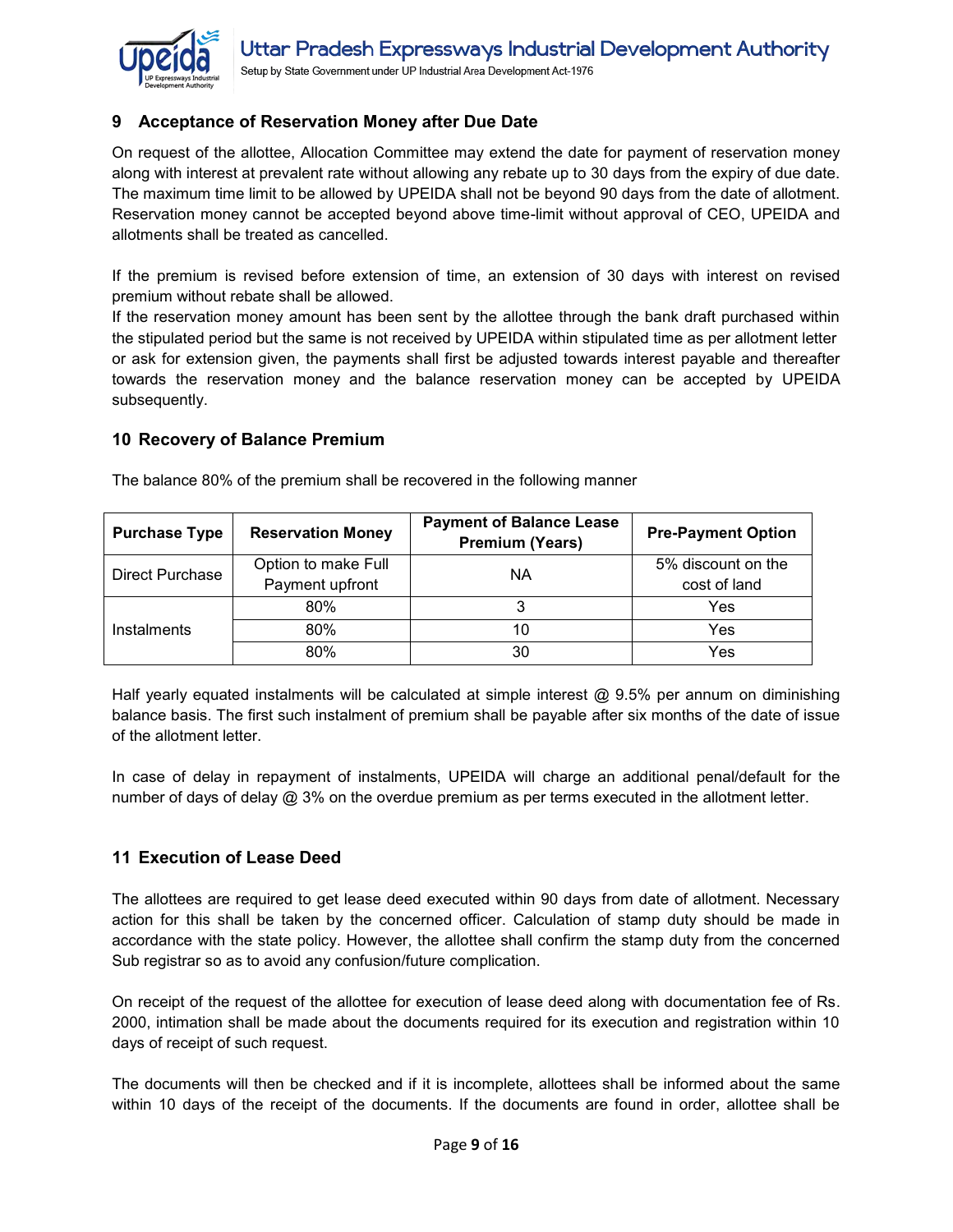

called upon to execute lease deed within 15 days of the receipt of the complete documents. If no response is made by allottee, a 30 days legal notice for execution of lease deed will be sent and action as per terms of the notice will be taken. The concerned officer shall certify that all the conditions laid down by UPEIDA from time to time have been incorporated in the lease deed.

The allottee shall have cleared all defaults, if any, before the execution of lease deed. After the lease deed is executed by the allottee, the same shall be put up before the concerned official along with documentation register for his signatures. ACEO in consultation with the allottee shall finalise / fix a date on which the officer authorized will visit the concerned office of Sub-registrar for registration of lease deed. The receipt issued by Sub Registrar shall be kept in safe custody till lease deed is obtained from the Sub Registrar's office by the officer authorized. The lease deed so obtained shall be kept in safe custody with UPEIDA till it is sent to financial institution/party.

The lessee shall not be allowed to sublet the plot/unit. In exceptional cases, the lessee must seek an approval from UPEIDA.

## **12 Possession of Plots**

Lease rent will be payable @ 2.5% of the total premium per year. IDefault in the payment of annual lease rent shall bear interest incident of 9.5% per annum on the defaulted period.

#### <span id="page-9-0"></span>**13 Possession of Plots**

- a) The date of possession of plot shall be fixed after registration of lease deed itself.
- b) The dates so fixed shall be intimated to lessee along with the second copy of the lease deed and the concerned officer for necessary action on their part through a letter.
- c) Effort shall be made to handover possession within 15 days of the registration of the lease deed in normal practice.
- d) If the lessee fails to take possession even after issuance of two letters, legal notice for the same may be issued and action will be taken accordingly.

## <span id="page-9-1"></span>**14 Variation in the Area of Plot at the Time of Possession**

Effort should be made to make allotments after actual area measurements/ tracings. If a variation in the area of the plot as mentioned in the allotment letter and on physical verification of the time possession is found, following shall apply, subject to approval of CEO, UPEIDA:

- a) Where the difference in the actual measured area and the area mentioned in the allotment letter/lease deed is up to 20% on upper side, the premium to be charged for excess area will be the premium prevalent on the date of original allotment.
- b) Whereas if the difference is more than 20% on upper side, the premium applicable on the excess area shall be at premium applicable prevailing on the date of communication of excess found area to the lessee. The premium of such excess area will have to be paid by Lessee within one month from the date of intimation failing which interest at the prevalent rate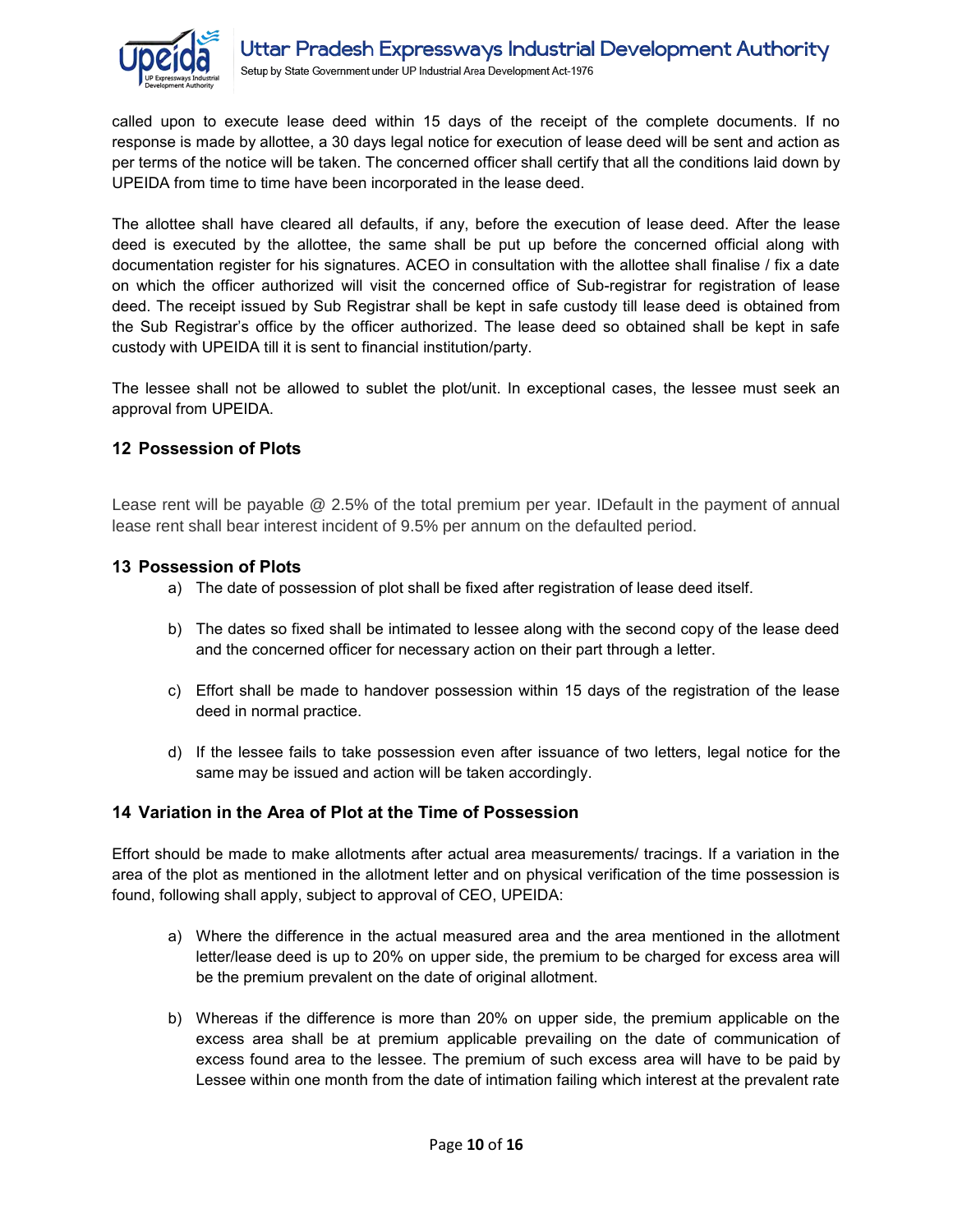

applicable on the date of intimations will be charged from the date of the issuance of such a letter without any rebate.

## <span id="page-10-0"></span>**15 Approval of Building Plans**

Before raising the constructions after taking over possession of plot, the allottee is required to seek approval of building plans for which they have to submit the plans to UPEIDA. The building plans must be in conformity with the bye-laws of UPEIDA. The building plans must accompany the fees prescribed under various heads and the documents required. Before examining the said plans, the concerned officer shall ensure that the allottee is not a defaulter towards payment of premium or other formalities. The building plan received shall be examined and approved by the Engineering Division of UPEIDA after ensuring that all the bye-laws requirements of UPEIDA has been followed and map approval fees etc. has been paid. For the approval of building plans following procedures will be followed:

- a) After the receipt of request for approval of the building plans from the allottees, it will be first entered into the receipt register and then it will be marked to the concerned officer.
- b) If the allottee is defaulter in payment of dues, then first, efforts shall be made to recover the dues. For this a letter may be sent to the allottee.
- c) The concerned file along with building plans will be sent to Engineering Division within three days of receipt of the request/clearance of all dues, through concerned officer, for examining the building plans.
- d) If the plans submitted by the allottee are not in accordance with the prescribed norms of UPEIDA, then a letter under the signature of concerned officer will be sent within one week to the allottee for compliance.
- e) If the plan submitted by the allottee are in accordance with prescribed norms of UPEIDA, the file will be put up to the concerned officer along with a report within one week of receipt of the file/removal of objections for the final approval.

The allottee must initiate the construction within 2 months after building plan approval and shall abide to the timelines as submitted in the project report at the time of application.

## <span id="page-10-1"></span>**16 Subletting of Industrial Plots**

Permission may be granted lo the allottees to sublet their plots/sheds in part or full for setting up industrial units on the terms and conditions as stipulated below:

- a) The specific permission of UPEIDA in writing must be obtained by the allottee before subletting the plot to others.
- b) One or more subletting will be permitted for a maximum period of 30 years and such facility shall be restricted to the cases in which the unit is either running or has run in past
- c) UPEIDA will charge a processing fee of Rs. 2000 and subletting charges/rent @3% of the prevailing premium rate for the Industrial land per sq. mt every year for the area to be sublet and the liability of this payment will be on the allottee/lessee.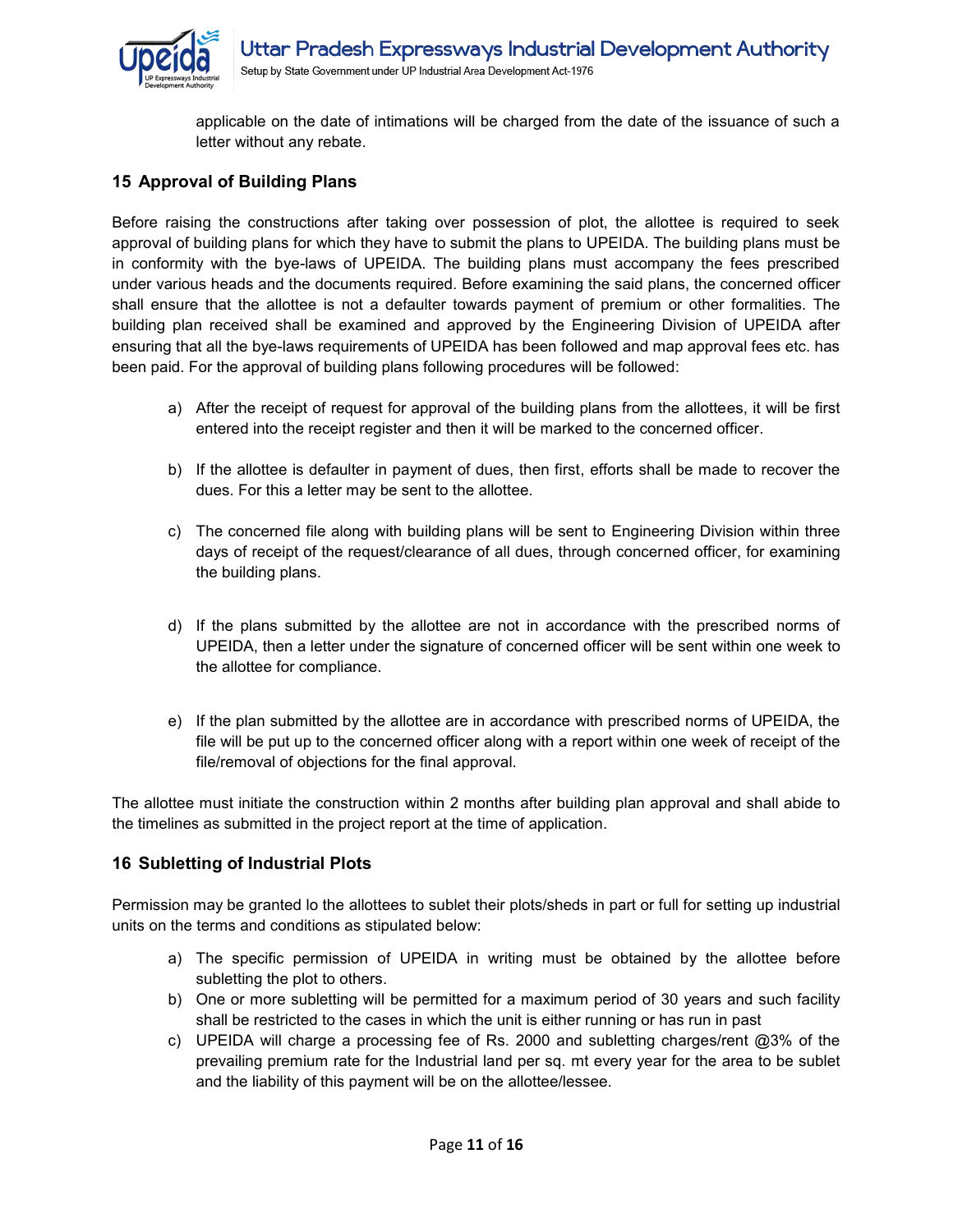

- d) The allottee shall have to apply in writing for such permission clearly stating the status / constitution of the proposed sublettee with the details of the unit to be set up by the sublettee along with the project report und other supporting documents.
- e) The allottee shall have to deposit the rent, calculated as per clause C for one year in advance within 30 days of the date of such permission.
- f) A tripartite agreement will be entered into amongst UPEIDA, the lessee and the sublessee. This agreement will ensure that person who has taken the premises on rent will abide by the conditions of our normal lease deed and agreement and shall also make it the joint responsibility of the allottee/ sublettee to pay the subletting charges.
- g) While applying for the permission for subletting, the allottee shall have to submit specific NOC form the concerned financial institution for each case where the unit on the plot has been financed by financial institution/institutions.
- h) All the constructions standing on the plot at the time of granting the subletting permission and those raised thereafter shall be deemed to have been raised/constructed by the original allottee lessee of UPEIDA only and shall be subject to the provisions of the terms and conditions of the lease deed.

#### **Multiples Subletting to Dedicated Ancillary Units**

Multiple Subletting can be allowed in case of dedicated ancillary units established on the plots of Industrial Areas. Dedicated ancillary unit shall mean the unit whose minimum 80% of the annual production (based on value), is sold to original allottee of the plot in question. In such cases subletting fees and other conditions shall be as under:

A. Subletting Fees:

The Corporation shall charges a processing fee of Rs. 2000 per application. Besides above following shall be rate of subletting fees in percentage of the prevailing premium per sq.mtr. per annum.

The minimum and maximum period of such subletting shall be 1 year and 30 year respectively. No part of Annual Subletting fees shall be refunded even if, subletting is determined before end of the year. Period of subletting can be renewed for 1-30 years before expiry of present subletting on request of allottee on the terms and conditions prevalent on the date of such permission.

#### **Other Conditions:**

- 1. No subletting shall be allowed in setback of the plot.
- 2. Applicable Covered Area and FSI (as defined in the UPEIDA bye-laws) shall remain as per the original plot.
- 3. The maximum number of multiple subletting to be allowed on a plot shall be equal to the area of plot divided by upper limit of the plot area category preceding the category in which the said plot is falling in the setback chart as defined in the UPEIDA bye-laws.
- 4. Subletting shall be allowed only on the plots on which unit is running or has run in the past.
- 5. Allottee shall clear all the outstanding dues of the plot in question before permission of subletting. Similarly it shall also be mandatory to pay the balance premium of the plot in Lum-Sum within 45 days of the application.
- 6. If the unit under question has been financed by any financial institution then N.O.C form such financial institution for subletting shall be obtained otherwise the allottee shall furnished an affidavit to the effect that unit has not been financed by any financial institution.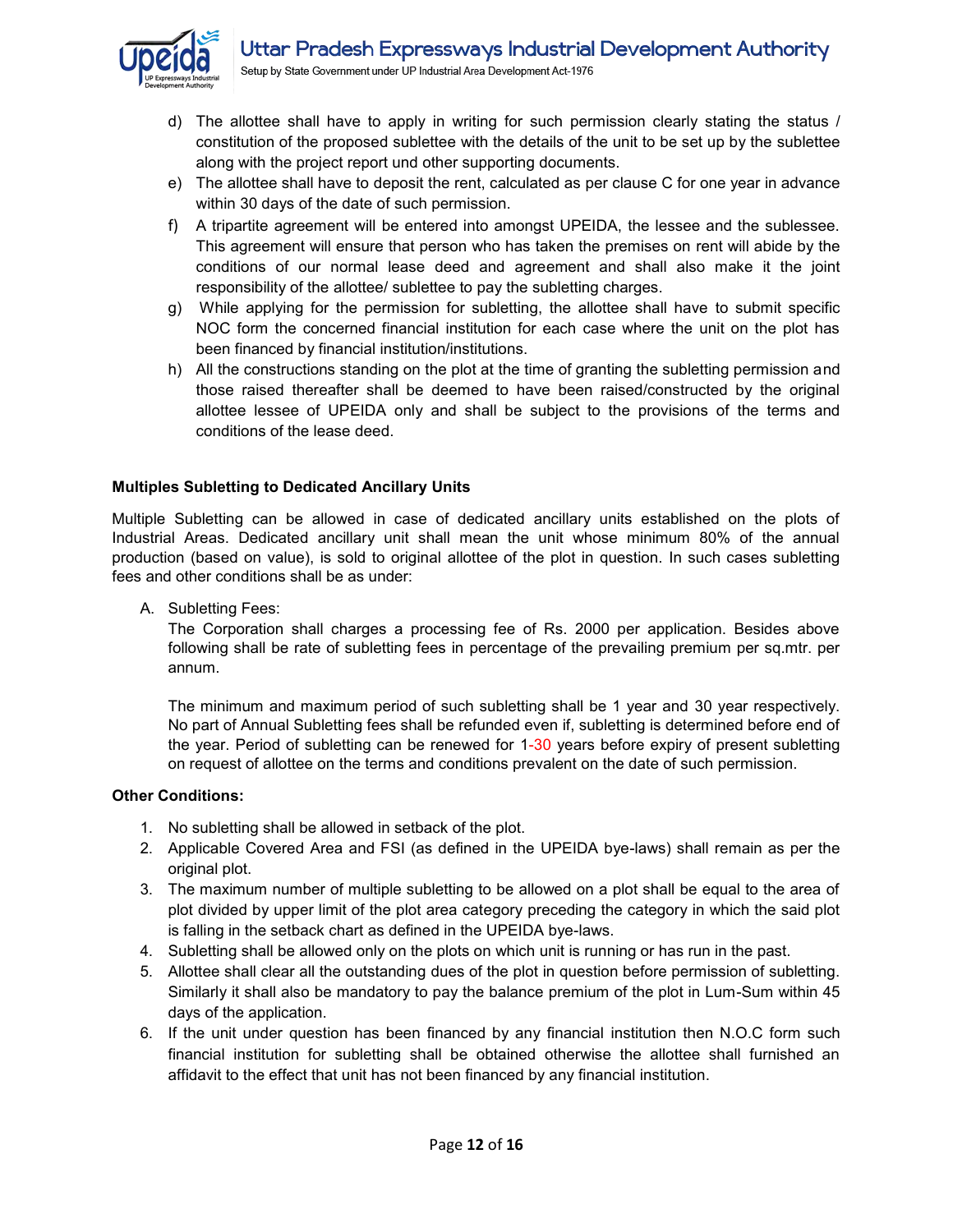

- 7. The construction on the plot, present or futre shall be treated as belonging to the original allottee/lessee and shall be governed as per the provisions of the lease deed.
- 8. Subletting fees of the proposed area to be Sublette shall be deposited in advance and its payment shall be responsibility of the allottee.

The documentation in the above case shall be as per normal subletting cases. However, the condition of minimum purchase of 80% of the total production of dedicated ancillary unit failing which the subletting permission shall be withdrawn shall be incorporated in the tri-partite agreement. For confirmation of dedicated ancillary unit, the original allottee and the ancillary unit shall produce the evidence of purchase and sale of minimum of 80% of the purchase of the ancillary unit respectively at the end of every year.

All the requests will be presented to the Allotment Committee and will be subject to approval of CEO, UPEIDA.

**Note:** The subletting charges are a percentage of prevailing premium and hence it will change if the premium rate of the industrial area changes.

## <span id="page-12-0"></span>**17 Change of Plot**

- a) If an allottee has applied for change of plot within the same industrial area due to some reason or other and there are no outstanding dues and plot of required size is available for allotment, his request shall considered by UPEIDA. In case the request of change of plot is allowed, the date of allotment shall remain the same and he will have to pay interest from the date of original allotment on the original premium up to date of change where from interest would be charged on the premium of the change plot. If the area of the changed plot is more than area of original plot, premium shall be charged in accordance with clause number **12** as mentioned above.
- b) Where for some reason like encroachment, litigation etc. UPEIDA is not able to hand over the possession of the plot, then allottee can be offered alternate plot on following conditions;
	- (i) Alternate plots shall be offered in same industrial area in which the original allotment was made
	- (ii) If the plot is not available in the concerned industrial area, then second priority change in same category of industrial area shall be made subject to availability
	- (iii) If the plot is not available as per above, then third priority change in same category of industrial area shall be made subject to availability
	- (iv) Alternate plot area shall be the same size as mentioned in allotment letter and in any case it shall not be more than 20% of the original allotted area
	- (v) Current premium shall be applicable for the alternate plot and difference of the current premium shall be considered for determination of premium
	- (vi) Dues on the original allotted plot till the change of alternate plot shall be paid by the allottee. If the original premium of the plot is more than premium of alternate plot, then excess amount shall not be refunded rather it shall be adjusted against the dues of the plot
	- (vii) All the terms and conditions of allotment of the change in industrial area shall be applicable as prevalent on the date of change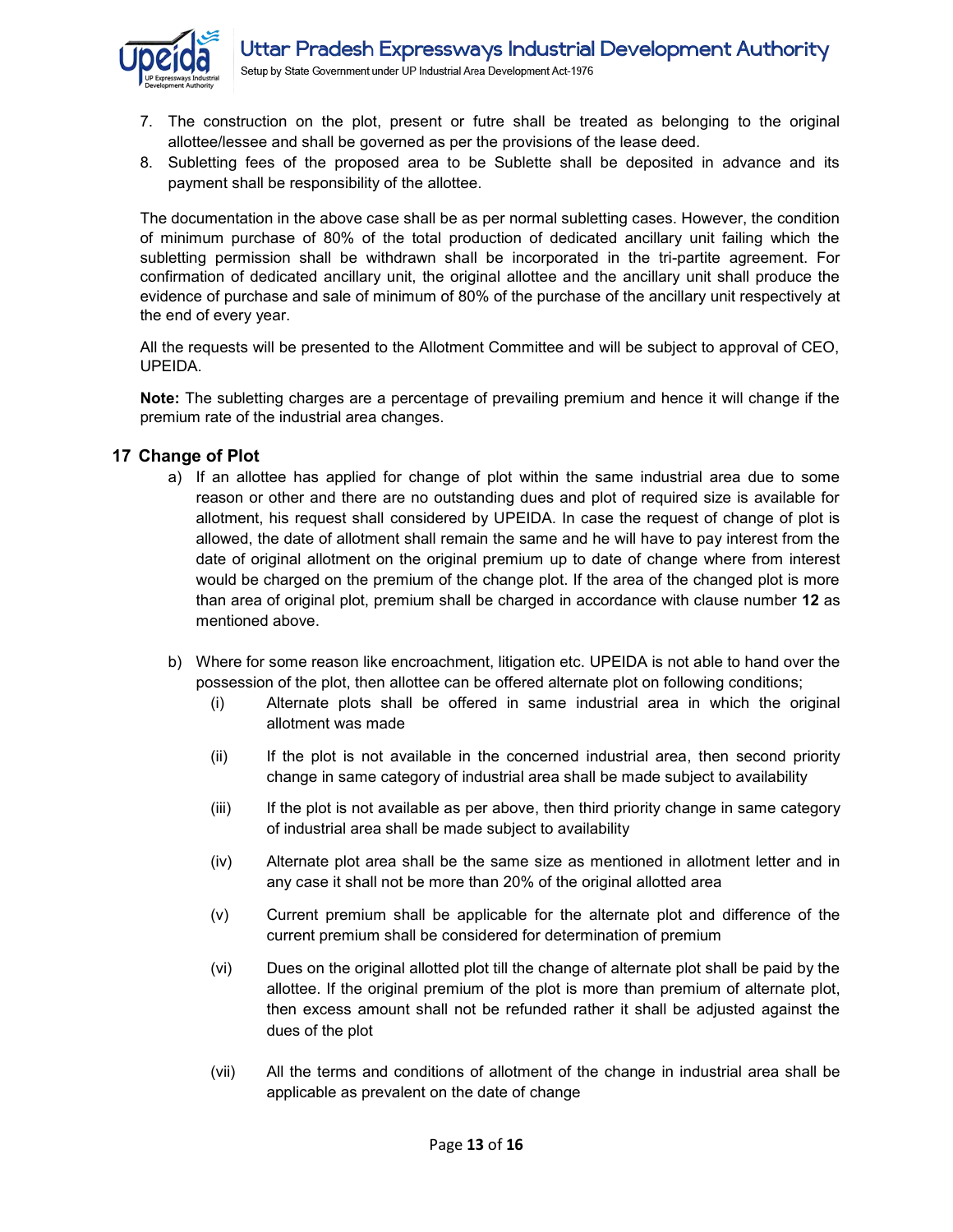

- (viii) The allottee will have to get a fresh lease deed executed even if lease deed of the original plot was executed
- (ix) If allottee has made any construction on the original plot the same shall not be compensated by UPEIDA
- (x) The alternate plot shall be changed only on the receipt of consent of the allottee on the above terms and conditions

## <span id="page-13-0"></span>**18 Change of Project**

If the allottee/Lessee desires to change his project at any stage after allotment then he can do so by submitting the following documents to UPEIDA

- a) Project report in duplicate signed by allottee
- b) An affidavit duly signed and notarised to the effect that
	- (i) New project must be related to defence sector
	- (ii) New project will require a minimum covered area of 40% of the plot area
	- (iii) Allottee will arrange to obtain NOC from pollution control Board within six calendar months or the start of production whichever is earlier and submit a copy thereof to UPEIDA

The allottee shall apply for change of project giving reasons along with copies of the self- attested project reports and the matter shall be referred to allotment committee for decision.

## <span id="page-13-1"></span>**19 Addition of Product**

If the allottee/lessee has implemented the project for which the land was allotted and desires to manufacture additional product/implement under the same constitution, then he can do so by submitting the following documents

- a) Project report in duplicate signed by allottee
- b) An affidavit duly signed and notarised to the effect that
	- (i) Constitution / ownership is same as given in the license/lease
	- (ii) Additional project/items must be related to defence sector
	- (iii) Allottee will obtain NOC from Pollution Control Board and submit the same within six months or the start of production whichever is earlier
	- (iv) Allottee will submit Udyog Aadhar Memorandum /IEM and submit the same within 90 days of its application
	- (v) The total covered area on the plot shall not exceed the permissible limits

## <span id="page-13-2"></span>**20 Establishment of Unit Number – 2**

**21** The permission for installation of more than one industrial unit on a plot of land, in case the same are proposed to be set up by the same allottee under the same constitution or firm or the company may be granted by the CEO, UPEIDA only. The second unit also must be related to defence sector. **Transfer of Lease Deed to Financial Institution** 

In case the lease deed is required by any financial institution or bank recognized by RBI with a request to permit equitable mortgage, the same shall be sent to them permitting creation of the equitable mortgage, provided: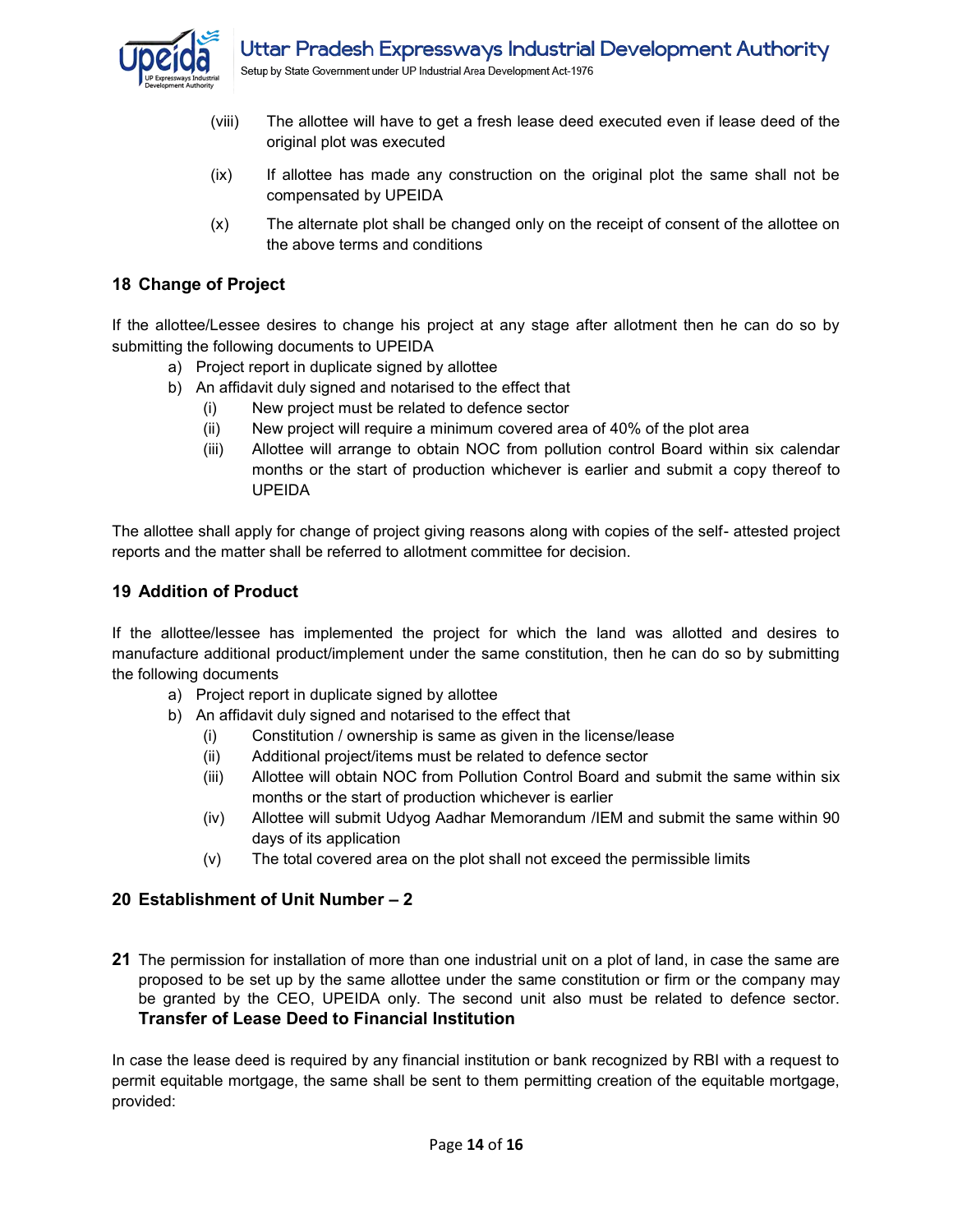

- a) The request has been made in writing by the concerned financial institution/ bank as well as the lessee. The financial institution shall clearly mention that a loan has been sanctioned for the project approved by UPEIDA specifying quantum of sanctioned loan and they need it to secure their loan amount
- b) The financial institution undertakes to pay the balance premium, if any, of the plot under question along with interest till receipt of the payment. Alternatively, if the financial institution is ready to pay only premium portion, then the allottee will be required to pay three months advance interest on the balance premium. If the financial institution does not undertake to pay the premium/interest as above, the same shall be paid by the allottee
- c) In case it is proposed to send the lease deed to any banks for mortgage, full payment of balance premium along with outstanding dues shall be paid beforehand either by bank or the allottee
- d) In case the plot is fully paid, UPEIDA may send the lease deed to financial institution for securing its interest against other facilities provided to the allottee like cash credit limit, working capital etc.
- e) The loan has been sanctioned for the existing/proposed unit on the plot
- f) The loan has been sanctioned to the allottee and not to his/her sister firm/concerns/sublettee

In no case, lease deeds will be transferred to any financial institution if the allottee is defaulter in making the payment of dues of UPEIDA. While sending lease deed to the financial institutions, it shall be ensured that:

- a) Entry of this fact in the register kept for this purpose is made
- b) The amount to be received from the financial institution in the covering letter is clearly mentioned
- c) The date by which payment is to be received from financial institution is also shown clearly
- d) The following conditions are included:
	- (i) That permission for mortgage is valid against the concerning financial institution only and on repayment of loans/ termination of facility to the Lessee. Lease deed shall be returned to UPEIDA only and shall in no case be handed over to the Lessee/other financial institution. If this clause is violated the permission of mortgage shall stand automatically rescinded without any notice
	- (ii) That permission for mortgage will cease to have any effect if payment is not made within stipulated period
	- (iii) That mortgage permission is subject to conditions of the lease deed. Format of the covering letter to be sent
	- (iv) In case the FI/bank directly or by intervention of district authority/DRT/any other court take action for auction of the plant to recover the dues then prior notice shall be given to UPEIDA. While dues, if any, shall remain the first charge additionally transfer levy etc. shall be payable by the auction purchaser
	- (v) It shall be clearly mentioned in the letter forwarding the lease deed to bank/financial institution that before taking any action as mortgagee, UPEIDA shall be informed